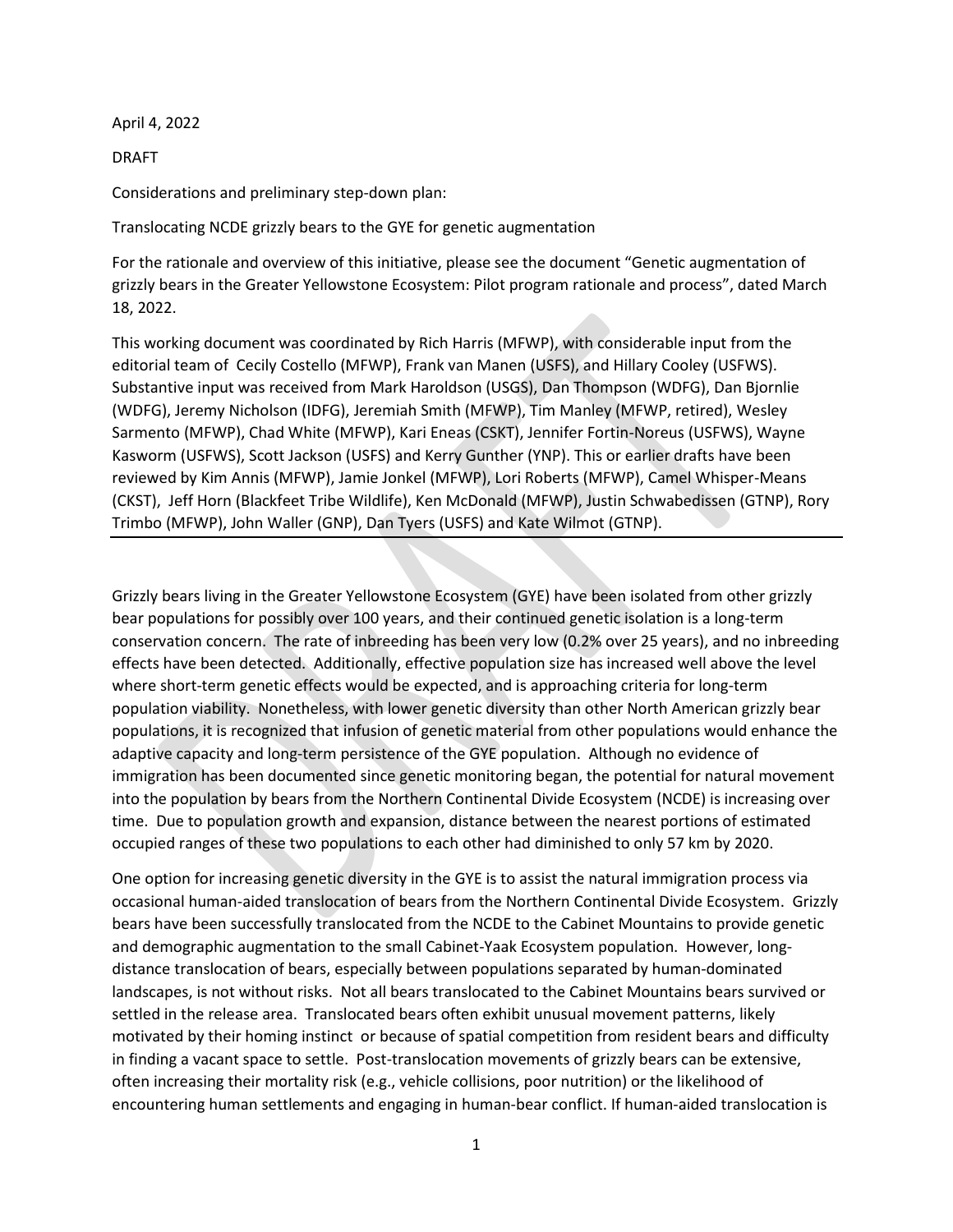implemented, an imperative is to minimize the probability that translocated bears come into conflict with people.

If a translocation option is chosen by cooperating agencies and the Yellowstone Ecosystem Subcommittee, careful planning with respect to selection of candidate individuals, timing, and locations will help decrease these risks and increase the likelihood of successfully adding to the genetic diversity of the GYE population.

This working document is intended to guide field practitioners (and to inform wildlife managers, land managers, and the interested public) regarding our collected expertise on 'best practices' likely to result in success. Ultimately, successful implementation would entail translocated bear(s) staying within the GYE and producing or siring cubs that themselves survive long enough to attain survival rates comparable to resident bears. Documenting such success, however, is likely to be a difficult and longterm process, will require statistical procedures such as assignment tests based on DNA samples. More immediate metrics of success, such as documenting an individual's fidelity to the new location, will help inform future translocation procedures (if needed).

We emphasize that the objective of any translocation of grizzly bears into the GYE is for ensuring that genetic diversity is sufficient to provide long-term evolutionary potential. The objective is not to increase population size in the GYE generally.

Acknowledging at the outset that 'biological' considerations are not entirely separable from 'social' considerations (and that both are important), we categorize biological issues into four: 1) characteristics of a candidate bear, 2) where captured, 3) where released, and 4) when captured/released.

## **1) Characteristics of bears being considered (sex/age/history)**

a) Management history: Bears with a history of involvement in bear-human conflict, even as offspring, will not be considered candidates for translocation. Furthermore, bears captured away from human settlements will be the best candidates to minimize the likelihood of post-release bear-human conflict.

b) Age/sex of bear: Knowledge of bear behavior and information about post-release movements help inform which sex and age categories are most likely to result in success. Younger bears, primarily between the ages of 2 and 5, often undergo natal dispersal whereby they move away from their natal home range to settle in their own permanent home range. In general, male bears are very likely to disperse, tend to disperse large distances, and can be highly transient for more than a year. In contrast, female bears are more likely to remain near their natal range, rarely disperse large distances, and are less transient than males. Nonetheless, occasional long-distance female dispersal does occur. This natural tendency for movement by young bears of both sexes, in the pursuit of finding and establishing their own permanent home range, is associated with less frequent homing and higher fidelity to release areas when they are translocated. Continued transiency and wide-ranging movements following translocation are not uncommon until bears settle in their permanent home range. In the Cabinet Mountain augmentation program, all of the translocated bears known to have successfully bred were translocated when they were within this age group: three females and one male were translocated as 2 year-olds and one male was translocated as a 4-year-old. Overall, both female and male bears in this age class are good candidates for translocation, as long as evidence indicates they have not previously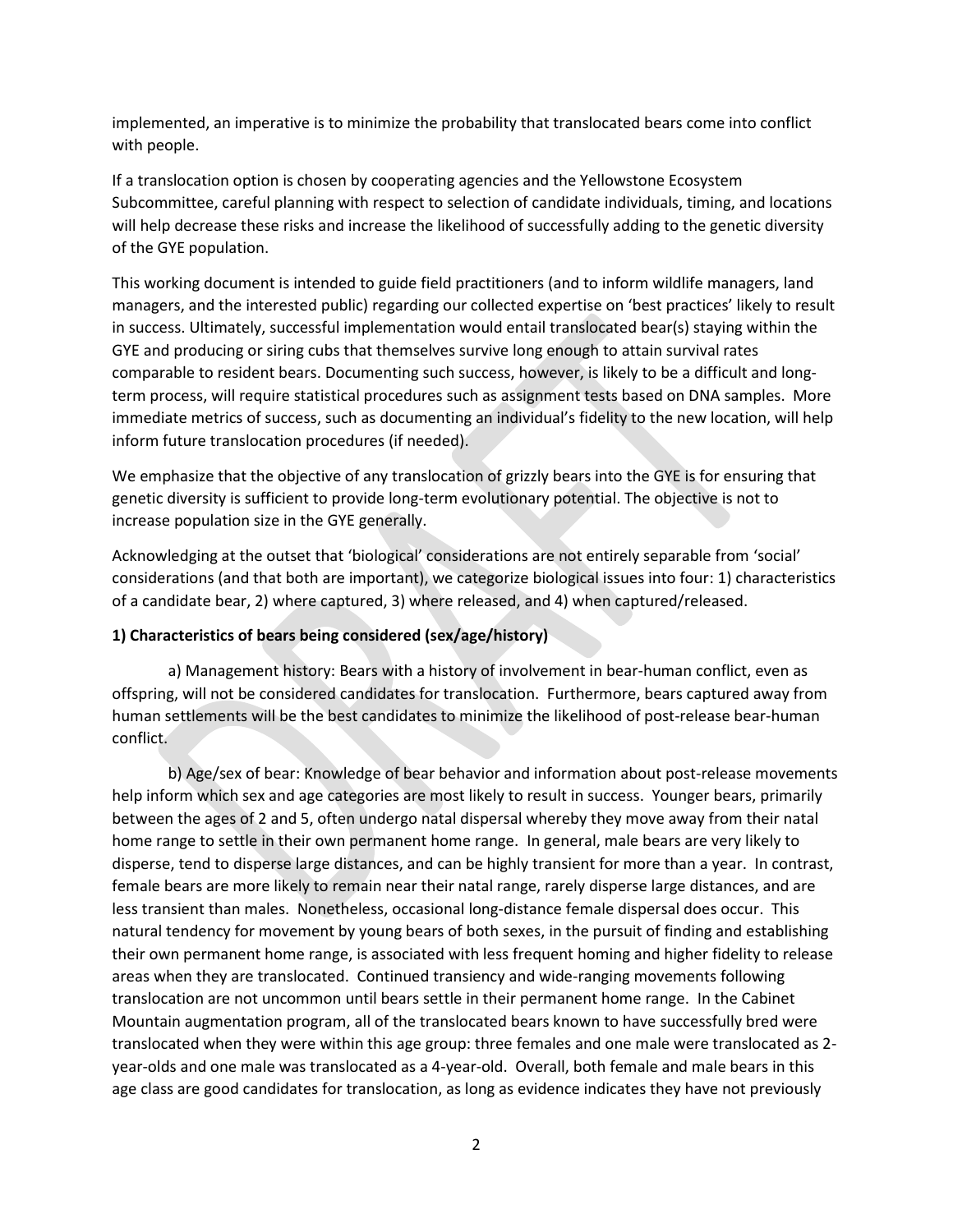reproduced. It is likely that eventual reproduction by females would be easier to document via direct observations, whereas male reproduction will be detected through genetic analysis. Successful female reproduction is constrained to litters every 3 years, but successful males have the potential, but certainly not the certainty, of breeding every year and fathering offspring with multiple females.

By the time bears reach the of 6 or 7 years, most have established a permanent home range and have become reproductively active. Consequently, when adult bears are translocated, they frequently return or attempt to return to their home range, even when moved distances >200 km and even when accompanied by offspring. Homing bears generally move in a linear fashion even though it may take them some time to determine the correct direction toward their home range. When translocated long distance, it is not unusual for bears to take more than a year to return home. Overall, reproductively active adult bears are not good candidates for translocation to augment the GYE population.

Cub and yearling bears are usually still dependent on their mother, however survival of orphaned or early-independent bears in these age classes has been observed. When translocated independently of their mother, initial movements of cub and yearling bears are usually more restricted than those of older bears, but they can also become more transient over time, consistent with their natural dispersal behaviors. They likely have a good probability of settling in the release area, however their survival is likely to be lower than older bears. Their survival and ability to settle in a home range is probably most compromised where the resident bear population density is high. Orphaned cub or yearling bears may be good candidates for translocation, as long as their body size and condition suggest good potential for survival on their own. Given that these bears are unlikely to reproduce for at least 4 years, recapture or genetic analyses would likely be required to document any eventual reproduction. There are no sex/age combinations that would automatically disqualify a bear from consideration. However, evidence and experience suggests that some are better choices than others given other considerations, and that each comes with unique sets of attributes:

i) **Sub-adult female (age ~ 2 to 5, as estimated in the field).** These bears are generally the strongest candidates because they are *relatively* likely to remain in the target area without conflict with humans. A 4-year old female would likely be among the easiest to monitor (collar longevity is good) for survival and reproduction. If later bred, her offspring would most likely be hybrids (sired by a GYE male, i.e., she'd be an effective genetic migrant), but even if pregnant when moved, she and any surviving offspring could mate with GYE in future years. Downsides are that it may require 1-3 years before she is mature enough to breed (particularly if younger). If younger (i.e., <4), collar retention could be problematic. However, younger NCDE sub-adults (aged 2-3) that were translocated > 4 times their sex-specific home range radiuses displayed slightly greater fidelity to areas in which they were released than females aged 4 or 5. If it is possible to capture the independent offspring of females known to be free of conflict (e.g., if collared for trend monitoring), such an animal would probably be unfamiliar with human-related attractants, and thus likely to remain conflict-free. Both managers and the public should be aware, however, that even bears in this optimal sex/age group may display homing movements, or wander considerably before settling down.

ii) **Sub-adult male (age ~2 to 5, as estimated in the field).** These bears are generally less suitable candidates than females of similar ages (above), because a) they are more likely than females to get into conflict situations, b) they are more likely than females of similar age to suffer mortality, even without an obvious human-conflict, c) they are more likely than females of similar age to become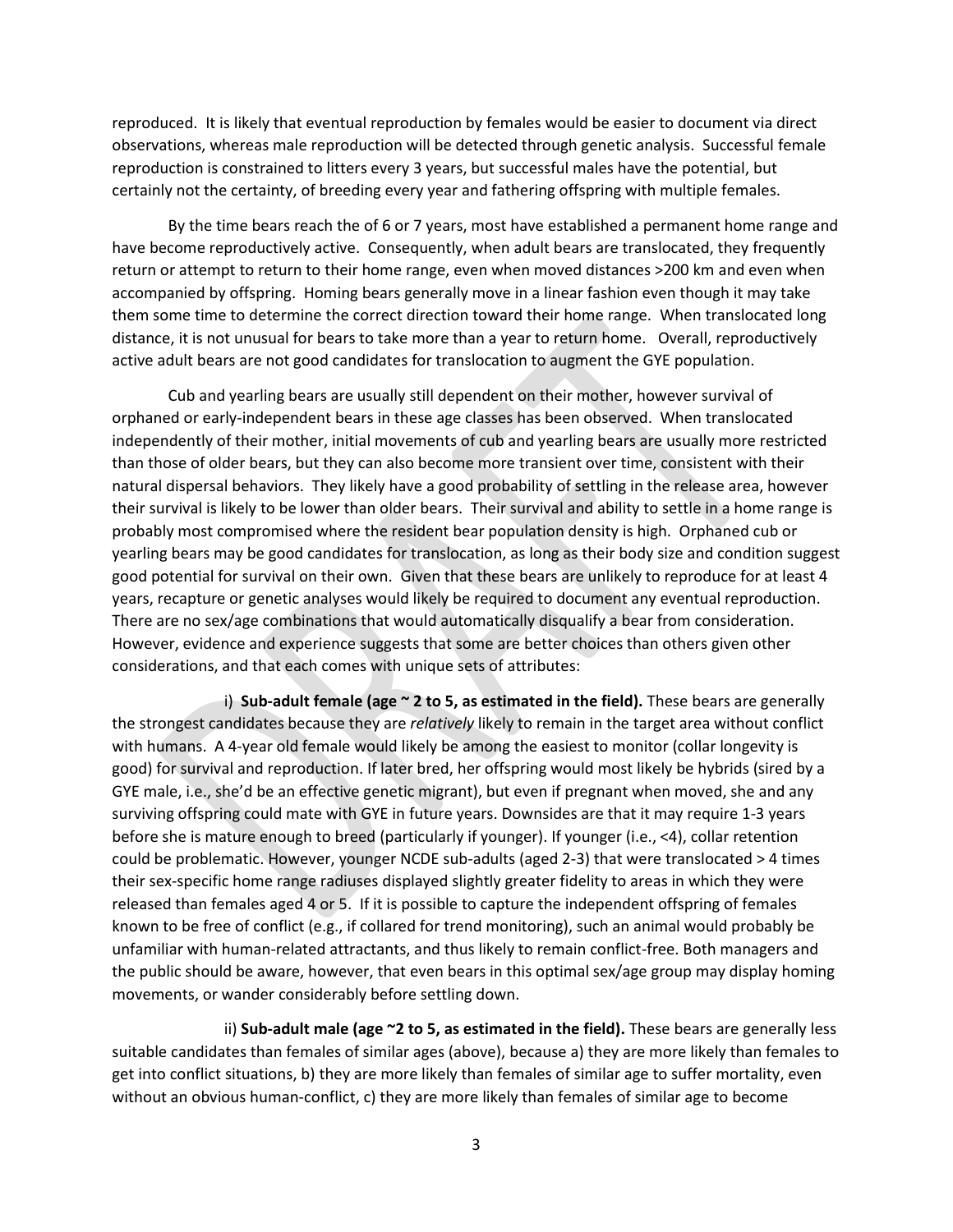displaced by larger males, and thus possibly leave the GYE entirely, d) it may require some time before they can establish themselves as breeders if they are not displaced, and e) collar retention is not as good as among females. However, in the unlikely event that a subadult male can safely establish itself, it could breed at a younger age than a subadult female (have less time exposed to risk before it makes a genetic contribution). At least 2 male Cabinet augmentees are known to have later sired subs. Sub-adult males are an option if other considerations are strongly positive.

iii) **Orphaned cub of the year (either sex).** Although there is documentation that some orphaned cubs can survive without their mothers, our assessment is that the additional stress of putting them into a unique environment makes their survival unlikely. Orphaned cubs should not be considered candidates.

iv) **Orphaned yearling (either sex**). The likelihood of orphaned yearlings surviving and finding a new home in the GYE is probably higher than of orphaned cubs . Yearlings of a female that had a history of conflict would not be candidates due to the likelihood that they already learned unacceptable behavior. However, yearlings orphaned as a result of mortalities of non-conflict mothers could be considered candidates. If >1 yearling were captured and moved together, their survival would probably be higher than for a single animal and would also double the potential of ultimately producing an effective genetic migrant. However, yearlings would require more years (probably 4) before they could breed, and would be even more difficult to monitor long-term via telemetry than subadults.

v) **Adult female (age 5+, as estimated in the field).** An adult female unaccompanied by cubs in mid-summer has high likelihood of already being bred; thus, cubs she might produce overwinter in the GYE would not be genetically effective migrants (and would not constitute success). However, those cubs would carry NCDE genes, and thus any that survived to become breeders themselves would increase the pool of potential effective migrants. An adult female in mid-summer who'd lost a litter would be very likely to be bred by a GYE male the following spring, assuming she survives and stays in the target area that long. Adult females would offer the greatest opportunity for monitoring their genetic success, an important criterion because they are most amenable to long-term radio-monitoring, and can sometimes be observed visually (and if accompanied by cubs, reproduction documented). However, adult females generally are the most likely to exhibit homing movements (see above), and thus are poor candidates for this program.

vi) **Adult male (age 5+, as estimated in the field).** Although generally not considered an optimal choice due to concerns about potential human-bear conflicts and competition with resident adult males in the release area, there could occasionally be situations in which an adult male could be considered. An adult male that survived and avoided conflict could conceivably mate during the breeding season immediately following translocation, and if it became established, make a disproportionately large genetic contribution. A downside is that documenting effective migration of males would require long-term genetic data and not be assured; it is also difficult to keep collars on adult males. Consider if a) a translocation site can be found at which potential for conflict is low, and/or b) capture is very late in the season, such that the animal has already built up fat reserves and dens shortly after release. Late-season releases would be contraindicated where big-game hunting is still occurring.

## **2) Areas for capture**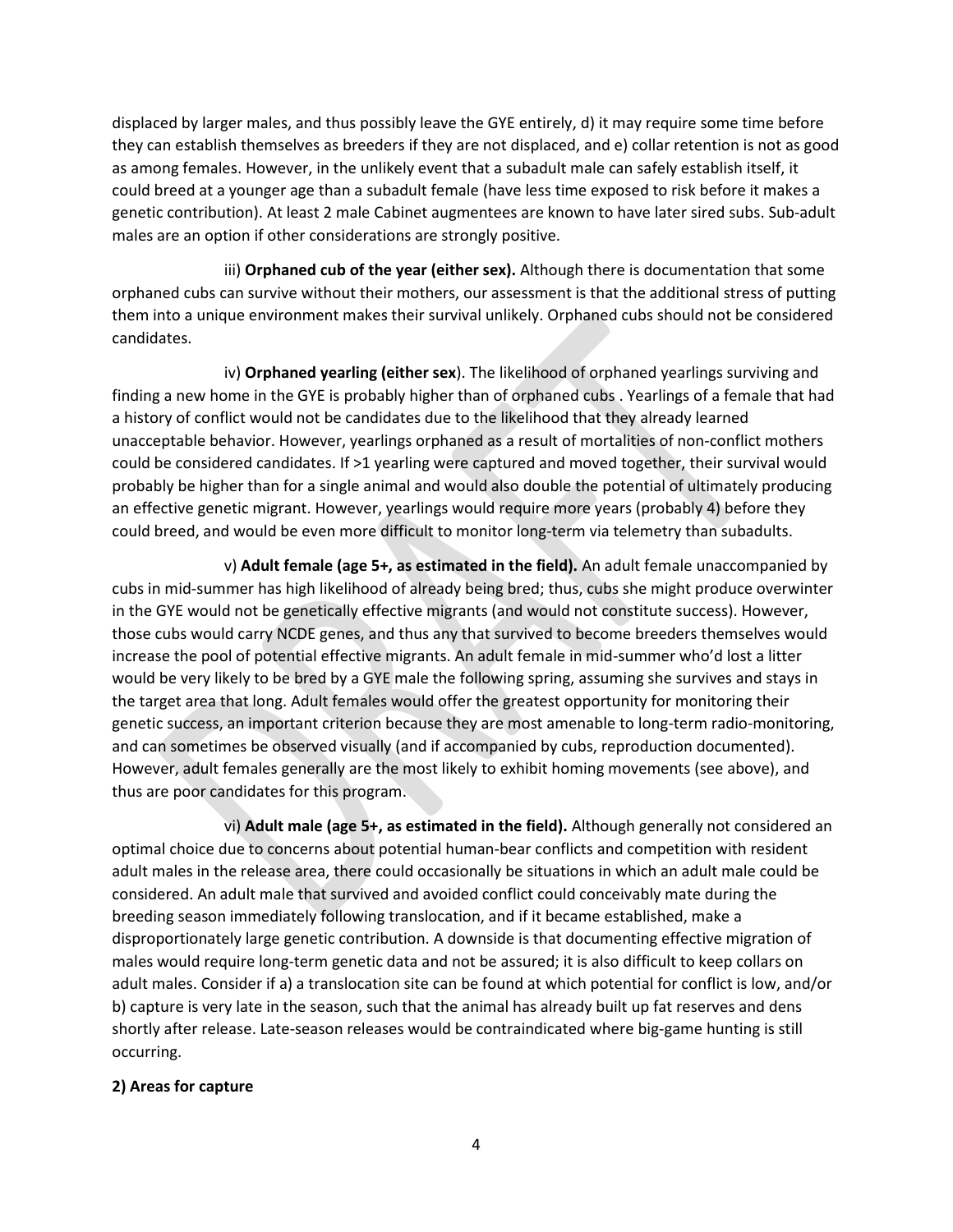i) Although habitat similarity to the GYE (another consideration) could be greatest for an animal captured at the southeastern extent of the NCDE distribution (and such bears might appear to be "trying" to get to the GYE on their own), such an animal could have a higher likelihood of returning (i.e., not remaining within the target area).

ii) We take it as a given that habitat characteristics of the release site will differ from those at the capture site, and challenges translocated animals will face are factored into the expected probability of success. Although 'matching' habitat of the donor to recipient area would be ideal, it's not a critical consideration given how adaptable bears are. That said, bears living in the relatively mesic, huckleberrydominated areas in the northwest portion of the NCDE are probably not the best candidates, at least initially. As well, potential candidate bears in this area are high priorities for the Cabinet augmentation program.

iv) A likely constraint for capture areas is the need to use culvert traps (so that bears can easily be moved from the site), and thus road access (unless culverts could be flown into remote locations).

v) A female bear originating in a Bear Management Unit (BMU) or Occupancy Unit (OU) where meeting occupancy standards has been a concern should not be a strong candidate.

vi) As with any grizzly bear capture operation, good communication and close coordination with local land managers is critical.

#### **3) Release areas**

At this point in the process, we consider areas at a coarse geographic scale. Specific release sites should be well-vetted, and offer the lowest possible opportunity for released bears to find trouble, while recognizing that bears generally don't stay in the immediate area where they are released. Appropriate sites would be within the GYE DMA, but not otherwise be constrained geographically at this coarse level of consideration. That said, bears released where a large expanse of relatively undeveloped landscape exists between the site and the bear's original home range are less likely to engage in conflict behavior or exhibit homing.

We seek areas with enough bears that translocated animals can find (or be found by) mates, but not such a high density that competition or aggression from resident bears will increase the chance of intraspecific predation or displacement outside the GYE DMA. If possible, local density estimates such as produced by Bjornlie et al. (2014) and IGBST (unpublished data) should be consulted, but qualitative assessments made by locally-based staff will be crucial as well. Expecting that translocated bears may not remain close to the release site, an important consideration is the spatial extent and configuration of habitat surrounding the release site where conflicts with humans are unlikely.

As with any grizzly bear translocation, good communication and close coordination with local land managers is critical.

i) **Yellowstone National Park**. Because livestock are absent and attractants generally well controlled, YNP should be strongly considered at the outset of this program. Challenges would be identifying areas where resident grizzly bears are not too dense (see above, e.g., not Hayden Valley), and where recreationists are not highly concentrated.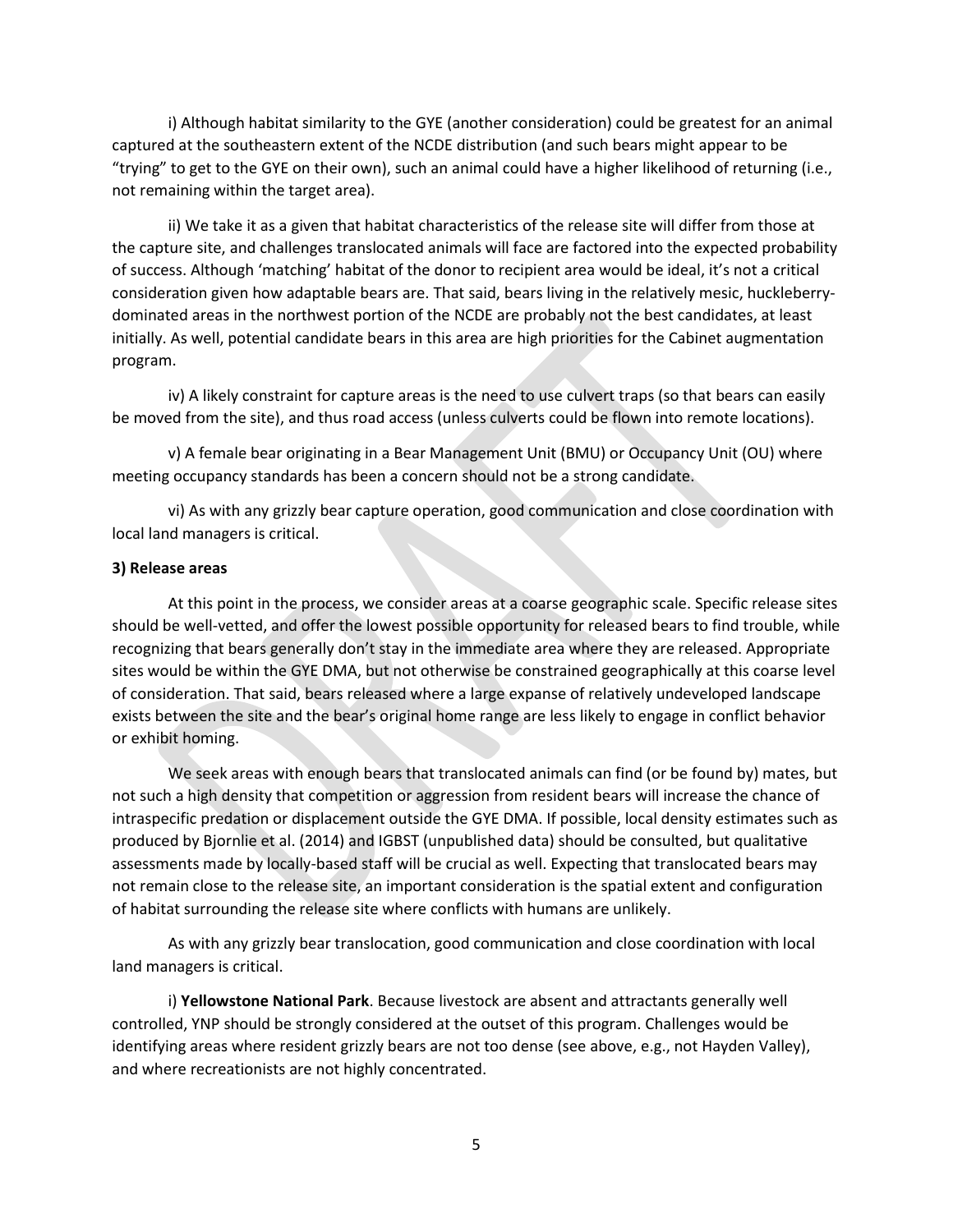ii) **Wyoming, outside of YNP**. There may be areas, particularly in the northern portions of the BTNF, where attractants are rare or well-managed, and where a translocated bear would have a good chance to mate with other bears without coming into conflict. Potential areas include the southeastern portions of Blackrock, Togwotee Pass, and Moccasin Basin, where cattle allotments have been bought out or retired, but there is still gated road access to move a bear far from any developed areas (but not further south where cattle density increases).

iii) **Montana, outside of YNP.** Generally, areas where an augmentee might be released in the Montana portion of the GYE are closer to humans (recreationists, livestock, homesites). Thus, we recommend gaining some experience with the program before considering sites in Montana. That said, a list of 32 potential release sites was recently approved by the Montana Fish and Wildlife Commission, about half of which are outside the Grizzly Bear Recovery Zone.

iv) **Idaho, outside of YNP.** Not a candidate translocation recipient at this time.

iv) **Grand Teton National Park**. Not a candidate translocation recipient at this time.

# **4) Time of year**

i) Biologists have typically considered it unwise to transport animals early after den emergence, as bears that time of year are particularly hungry, many plants-based food sources are not yet available, and livestock young are small and vulnerable. Snow typically reduces road access early in the bear-year, which in turn means that capture and release sites are likely closer to people. Spring black bear hunting can also constrain grizzly bear captures.

ii) July and August are typically considered the optimal months to translocate bears, as plantbased food sources are peaking and bears are not yet in hyperphagia. Eighteen of the 22 Cabinet augmentees were moved in July or August to match the peak of huckleberry production. However, the mast peak seen in the Cabinets does not characterize the GYE, so a somewhat earlier time window should be considered.

iii) September through mid-October are generally avoided because i) some bears in hyperphagia descend to low elevations where human attractants are common, and ii) of overlap with big-game hunting. The latter concern would be lower if released centrally within YNP.

iv) Although few data are available to inform it, the possibility that grizzly bears might be successfully translocated very late in the active year, just prior to expected denning, holds promise. Such a bear should have already fattened up, and even in an unfamiliar place we do not expect it to have difficulty finding a place to den. Upon emergence, it may then be more likely to consider its denning area a new home.

In summary, we recommend that for the first few years of this program, managers adopt a conservative approach, moving only bears that are most likely to stay in the GYE, survive, and breed; moved only during the optimum time of year; and released where success is most likely. With time and experience, criteria for acceptable candidate bears, source locations, release locations, and timing of movements can all be revisited if new information becomes available, and this protocol updated and revised if appropriate.

## **Other considerations**